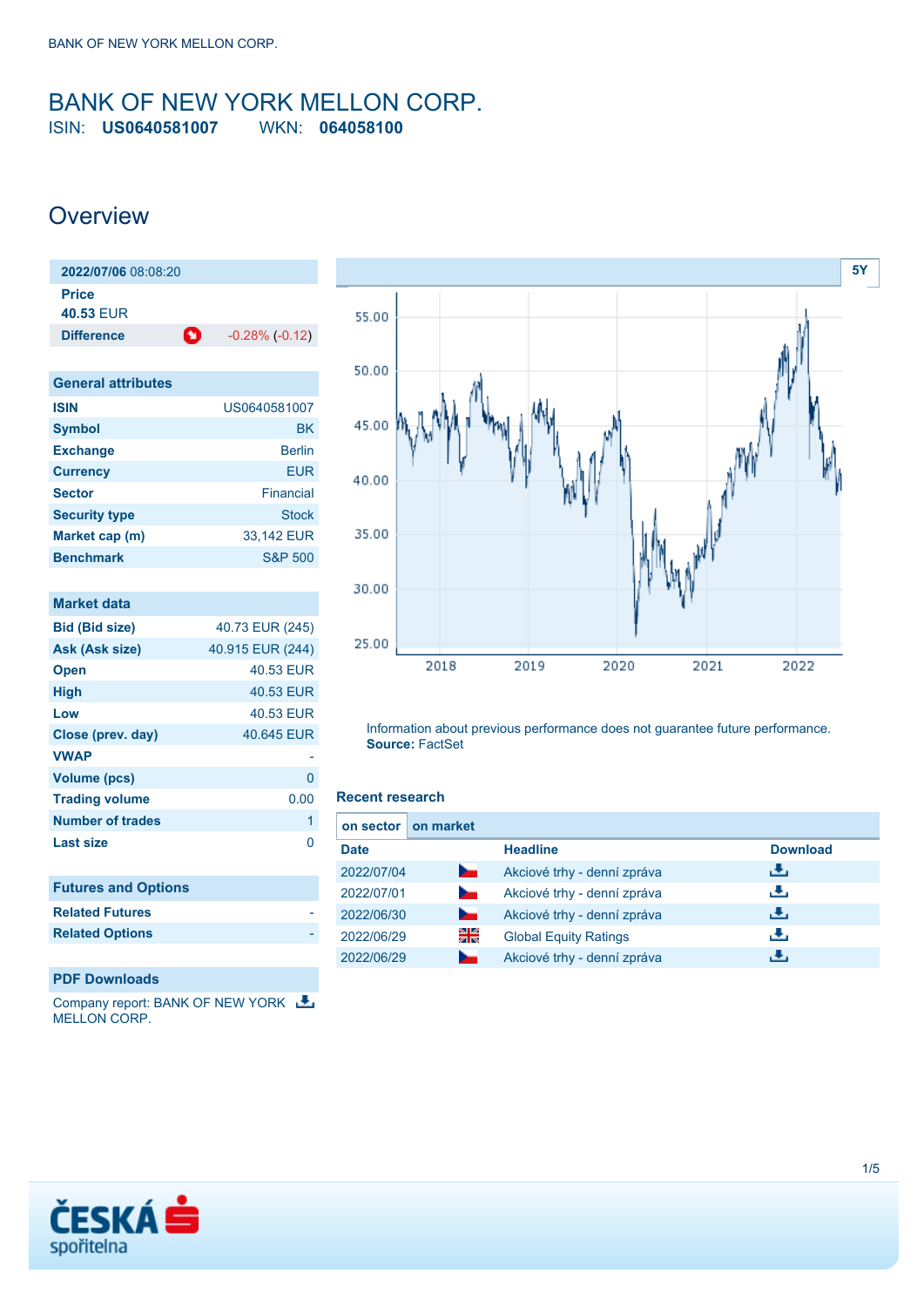# Details

**2022/07/06** 08:08:20 **Price 40.53** EUR

**Difference 1** -0.28% (-0.12)

| <b>General attributes</b> |                    |
|---------------------------|--------------------|
| <b>ISIN</b>               | US0640581007       |
| <b>Symbol</b>             | ВK                 |
| <b>Exchange</b>           | <b>Berlin</b>      |
| <b>Currency</b>           | <b>EUR</b>         |
| <b>Sector</b>             | Financial          |
| <b>Security type</b>      | <b>Stock</b>       |
| Market cap (m)            | 33.142 EUR         |
| <b>Benchmark</b>          | <b>S&amp;P 500</b> |

| <b>Market data</b>      |                  |
|-------------------------|------------------|
| <b>Bid (Bid size)</b>   | 40.73 EUR (245)  |
| Ask (Ask size)          | 40.915 EUR (244) |
| <b>Open</b>             | 40.53 EUR        |
| <b>High</b>             | 40.53 EUR        |
| Low                     | 40.53 EUR        |
| Close (prev. day)       | 40.645 EUR       |
| <b>VWAP</b>             |                  |
| <b>Volume (pcs)</b>     | 0                |
| <b>Trading volume</b>   | 0.00             |
| <b>Number of trades</b> | 1                |
| Last size               | n                |

| <b>Performance and Risk</b> |                |          |          |  |  |
|-----------------------------|----------------|----------|----------|--|--|
|                             | 6 <sub>m</sub> | 1Y       | 3Υ       |  |  |
| <b>Perf</b> (%)             | $-21.85%$      | $-6.87%$ | $+1.36%$ |  |  |
| Perf (abs.)                 | $-11.33$       | $-2.99$  | $+0.55$  |  |  |
| <b>Beta</b>                 | 0.95           | 0.99     | 1.04     |  |  |
| <b>Volatility</b>           | 40.34          | 33.87    | 38.38    |  |  |



Information about previous performance does not guarantee future performance. **Source:** FactSet

| <b>Price data</b>                           |                        |
|---------------------------------------------|------------------------|
| Ø price 5 days   Ø volume 5 days (pcs.)     | 40.07 EUR (0)          |
| Ø price 30 days   Ø volume 30 days (pcs.)   | 40.95 EUR (0)          |
| Ø price 100 days   Ø volume 100 days (pcs.) | 43.58 EUR (0)          |
| Ø price 250 days   Ø volume 250 days (pcs.) | 46.45 EUR (0)          |
| <b>YTD High   date</b>                      | 55.70 EUR (2022/02/09) |
| <b>YTD Low   date</b>                       | 38.72 EUR (2022/06/15) |
| 52 Weeks High   date                        | 55.70 EUR (2022/02/09) |
| 52 Weeks Low   date                         | 38.72 EUR (2022/06/15) |

|  |  | All listings for BANK OF NEW YORK MELLON CORP. |  |  |
|--|--|------------------------------------------------|--|--|
|--|--|------------------------------------------------|--|--|

| Exchange $\Box$          | <b>Date</b>    | <b>Time Price</b> |                       | <b>Trading volume</b><br>(mio.) | <b>Number of</b><br>trades |
|--------------------------|----------------|-------------------|-----------------------|---------------------------------|----------------------------|
| Vienna Stock<br>Exchange | 2022/07/<br>06 |                   | 17:32 40.55 EUR       | 0.00                            | $\overline{2}$             |
| Tradegate                | 2022/07/<br>06 |                   | 22:26 40.825 EUR 0.00 |                                 | 1                          |
| <b>Stuttgart</b>         | 2022/07/<br>06 |                   | 18:33 40.45 EUR       | 0.00                            | 4                          |
| <b>NYSE</b>              | 2022/07/<br>06 |                   | 22:03 41.58 USD       | 106.60                          | 32,792                     |
| <b>Munich</b>            | 2022/07/       |                   | 08:01 40.615 EUR 0.00 |                                 | 1                          |

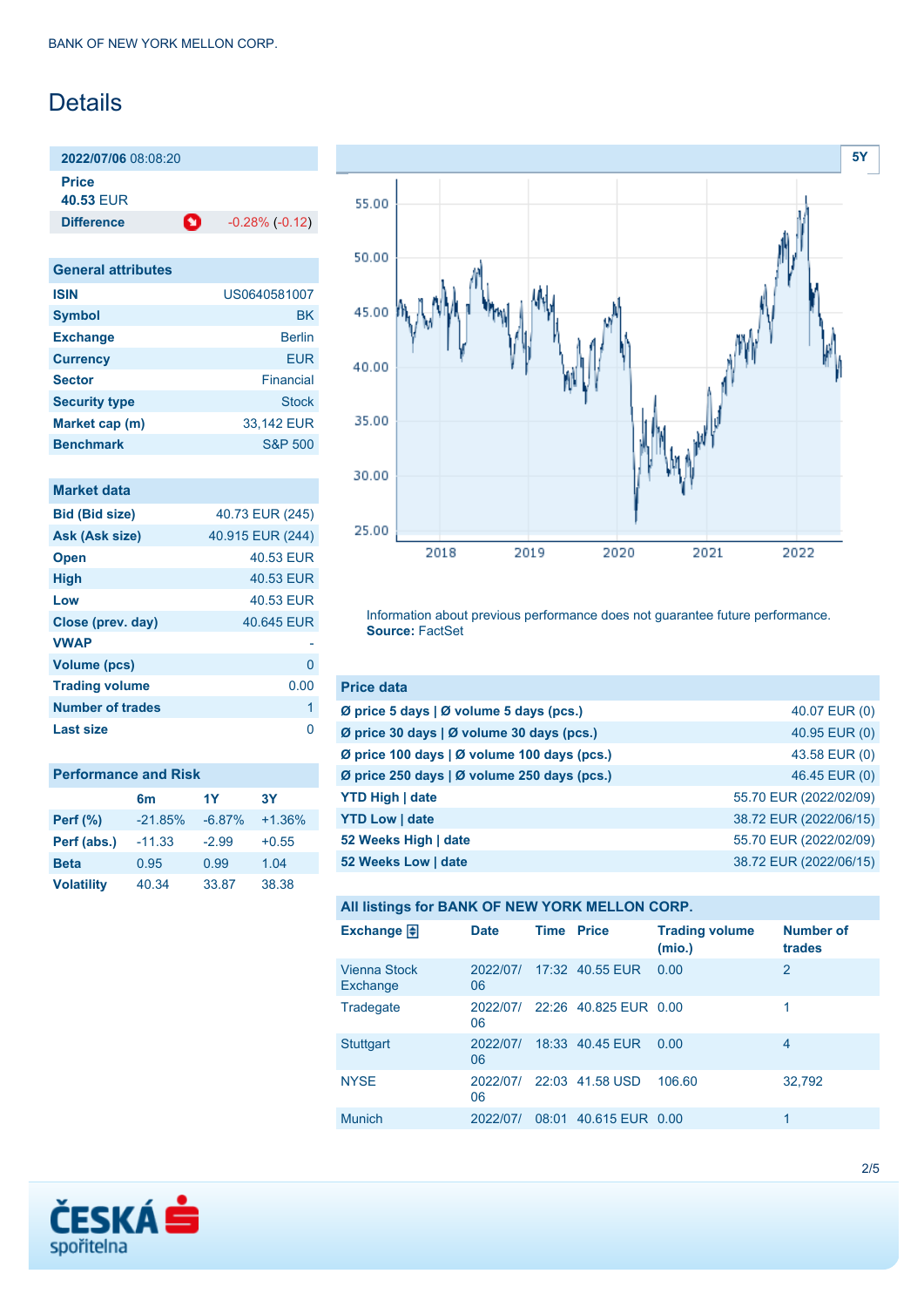|                                 | 06             |                      |        |    |
|---------------------------------|----------------|----------------------|--------|----|
| <b>London Stock</b><br>Exchange | 2022/06/<br>21 | 15:30 42.24 USD 0.01 |        |    |
| Hanover                         | 2022/07/<br>06 | 08:01 40.59 EUR      | - 0.00 |    |
| Frankfurt                       | 2022/07/<br>06 | 19:27 40.67 EUR      | 0.00   | 2  |
| <b>Duesseldorf</b>              | 2022/07/<br>06 | 19:31 40.46 EUR      | 0.00   | 12 |
| <b>Berlin</b>                   | 2022/07/<br>06 | 08:08 40.53 EUR      | 0.00   |    |

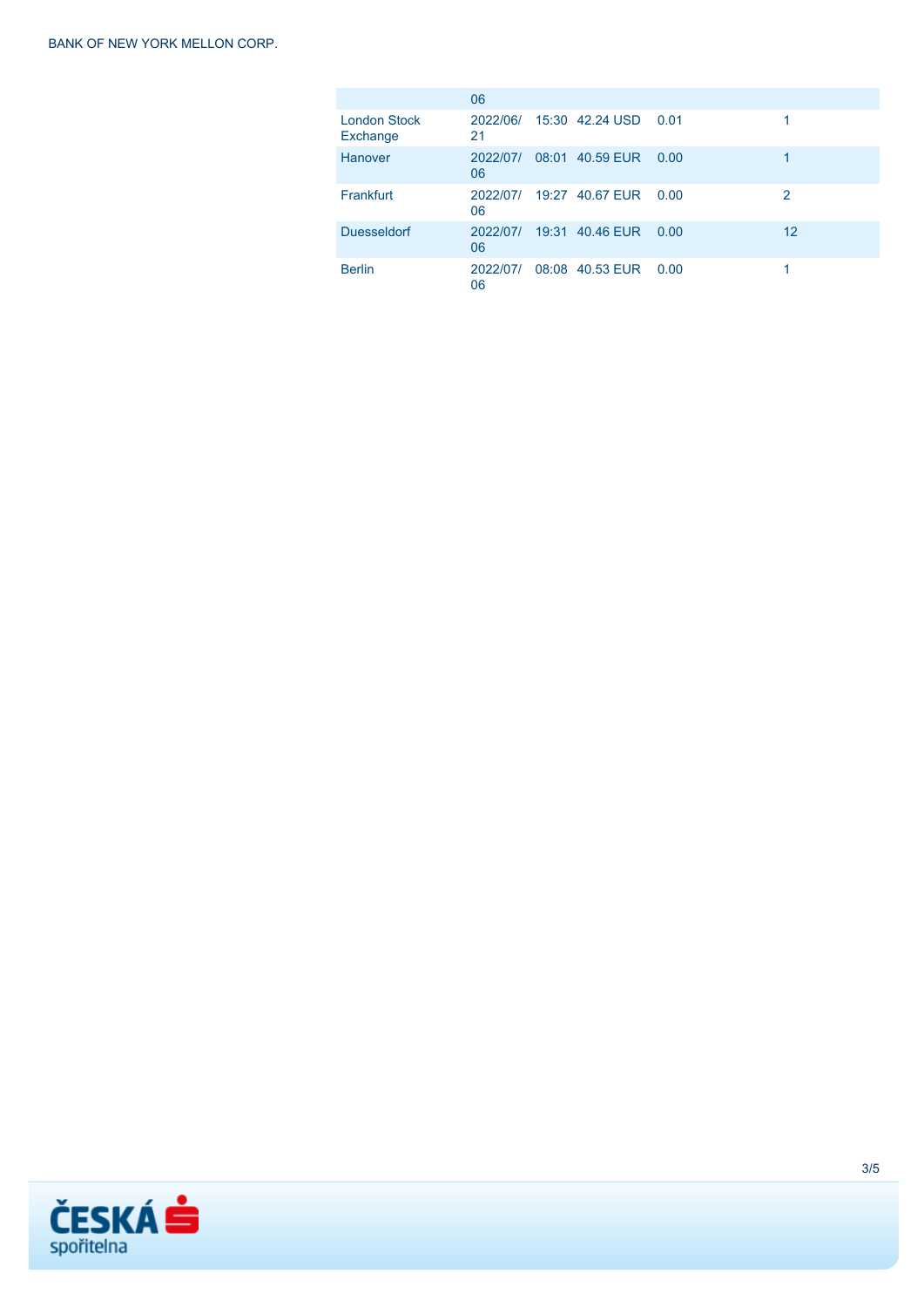## Company profile

#### **Company Logo**



#### **Contact Details**

THE BANK OF NEW YORK MELLON CORP.

240 Greenwich Street - 10286 New York

Telefon: 1-212-495-1784

Fax: -

- -

[E-mail: -](mailto:-)

#### **PDF Downloads**

Company report: BANK OF NEW YORK MELLON CORP.

#### **Company Profile**

The Bank of New York Mellon Corp. is a bank holding company, which engages in the provision of financial services. It operates through the following segments: Securities Services, Market and Wealth Services, Investment and Wealth Management, and Other segment. The Securities Services segment includes Asset Servicing business, which provides global custody, fund accounting, integrated middle-office solutions, transfer agency and data and analytics solutions. The Market and Wealth Services segment comprises industry leaders pershing and clearance and collateral management, and treasury services business. The Investment and Wealth Management segment provides services to institutional and retail investors, as well as investment management, wealth and estate planning. The Other segment which includes the leasing portfolio, corporate treasury activities, derivatives and other trading activity. The company was founded by Alexander Hamilton on June 9, 1784 and is headquartered in New York, NY.

#### **Members of Management Board**

| Joseph Echevarria                     | <b>Chairman of Board</b><br>of Directors   |
|---------------------------------------|--------------------------------------------|
| <b>Jeffrey Goldstein</b>              | <b>Member of Board</b><br>of Directors     |
| <b>Ralph Izzo</b>                     | <b>Member of Board</b><br>of Directors     |
| <b>Alfred Zollar</b>                  | <b>Member of Board</b><br>of Directors     |
| <b>Elizabeth Robinson</b>             | <b>Member of Board</b><br>of Directors     |
| <b>Fred Terrell</b>                   | <b>Member of Board</b><br>of Directors     |
| K. Guru Gowrappan                     | <b>Member of Board</b><br>of Directors     |
| <b>Linda Cook</b>                     | <b>Member of Board</b><br>of Directors     |
| <b>Marguerite Gilliland</b>           | <b>Member of Board</b><br>of Directors     |
| Sandie Oconnor                        | <b>Member of Board</b><br>of Directors     |
| Thomas P. Gibbons<br>(bis 31.08.2022) | Chairman of<br><b>Managing Board</b>       |
| <b>Adam Vos</b>                       | Member of<br><b>Executive</b><br>Committee |
| <b>Akash Shah</b>                     | Member of<br><b>Executive</b><br>Committee |
| <b>Brian Ruane</b>                    | Member of<br><b>Executive</b><br>Committee |
| <b>Bridget E. Engle</b>               | Member of<br><b>Executive</b><br>Committee |
| <b>Catherine M. Keating</b>           | Member of<br><b>Executive</b><br>Committee |
| <b>Emily Portney</b>                  | Member of                                  |